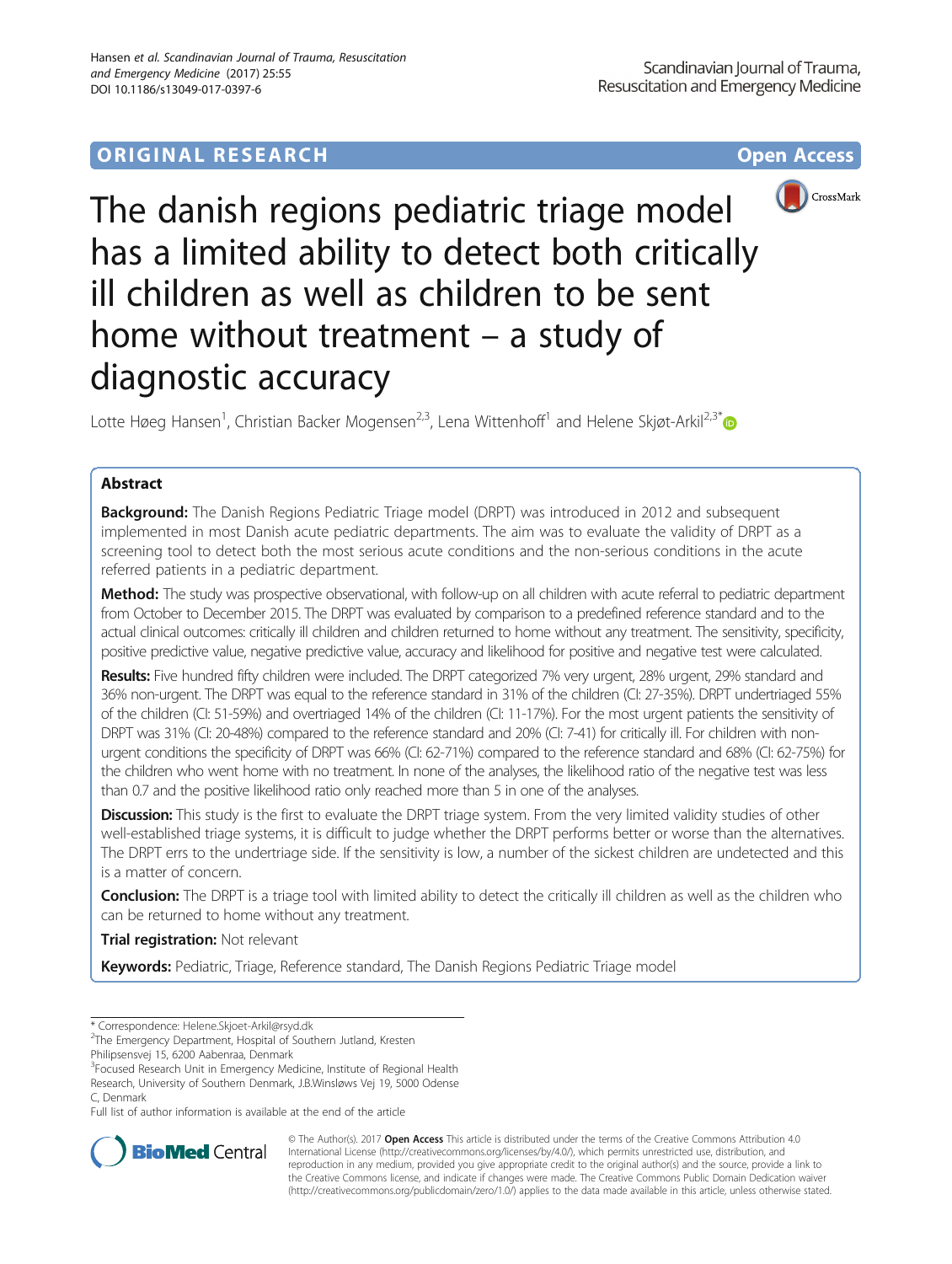## Background

Generally, the pediatric acute visitation sections become larger and a higher number of children are waiting for a longer time. It is therefore necessary to prioritize which child is most critically ill, and should be seen by the physician first [\[1](#page-8-0)–[5](#page-8-0)]. However, the serious condition of critically ill children is not always recognized, when the children enter the pediatric department, even when assessed by experienced pediatric nurses [[3, 5, 6](#page-8-0)]. This has led to the introduction of triage as a method for the nurses to determine the order in which the patients are seen by the physician. Therefore, triage should help the nurse differentiate the critically ill patients who need immediate attention, from patients who can safely wait.

However, there are some challenges to triage. Overtriage leads to unnecessary use of health professional resources, while under-triage results in unrecognized critically ill children [[2, 4, 5](#page-8-0), [7](#page-8-0), [8\]](#page-8-0). Triage models use various indicators of urgency – for example some are based on primary complaints or symptoms, some on expected use of resources, and some on vital parameters [[1, 4, 9\]](#page-8-0). If the triage is based on vital signs, it is influenced by a range of factors such as fever, anxiety and crying. Furthermore, there is not complete consensus on reference values for vital parameters measured in children at various ages [\[10](#page-8-0)–[12\]](#page-8-0).

It is thus paramount to evaluate, whether or not a triage system can predict the true urgency of the child [[4\]](#page-8-0). True urgency is, however, a parameter that is very difficult to measure. Therefore, other indicators of urgency (proxy variables) are necessary in order to make an estimate. Two methods have been used in evaluation of pediatric triage models. One method uses a construction of a reference standard for the urgency, based on literature review and expert opinions [\[5](#page-8-0)]. The other method uses clinical outcomes, like admission to hospital or to intensive care unit, returned to home and utilized resources, as indicators for the urgency [\[2](#page-8-0), [9](#page-8-0), [13](#page-8-0), [14\]](#page-8-0). The four most commonly used triage systems in pediatrics are the Manchester Triage System (MTS), the Emergency Severity Index (ESI), the Canadian Triage and Acuity Scale (CTAS) and the Australian Triage scale (ATS) [\[4, 6](#page-8-0)]. They have all been evaluated by one of these methods [[2, 4, 5, 9\]](#page-8-0).

The Danish Regions Pediatric Triage model (DRPT) was introduced in 2012 and has now been implemented with some local modifications in most Danish acute Pediatric Departments. The DRPT has not been validated so far. We thus aimed to evaluate the validity of DRPT as a screening tool to detect both the most serious acute conditions and the nonserious conditions in daily clinical use in a Pediatric Department.

## **Methods**

## Study design and setting

We conducted a prospective observational study, made as a cohort study with follow-up. The study was designed and reported to conform to STARD (Standards for Reporting of Diagnostic Accuracy Studies) guidelines [[15](#page-8-0)]. The study was run through the Research Unit in Emergency Medicine at the University of Southern Denmark, Institute of Regional Research, Southern Center.

## Study population

The hospital of Southern Denmark serves a population of 250.000 citizens, and the attendance to the pediatric department is approximately 3.000 children per year. Most of the children attending the acute pediatric visitation section (APVS) are referred by general practitioners A minority is brought by ambulance without previous medical evaluation. We consecutively included all children with acute referral to our Pediatric Department from October to December 2015. Patients younger than 28 days were received at the neonatal ward and not included in the study. We made a pamphlet with brief information about the study and a formula for the parent to sign as their consent. We included both children referred with suspected medical and with surgical diagnosis.

#### Study instrument

DRPT is a 4-level triage system based on vital signs (pulse, respiration rate, arterial oxygen saturation, Glasgow Coma Scale, temperature) with age specific cutoff values combined with a presenting complaint algorithm. The presenting complaint algorithm consists of the main presenting complaint, CNS symptoms and symptoms of respiration. The chosen triage level is determined by the variable that indicates the highest degree of urgency. For further description, see Additional file [1.](#page-7-0)

When the DRPT was implemented at our Pediatric Department, it was decided to add a subgroup to the reference values of heart rate and respiratory frequency for 3-5 month old children. This was the only difference between our triage model and the original DRPT model.

All children were supposed to be triaged by a trained nurse within 10 min after arrival at the APVS. The "not urgent" patient could safely wait, and was re-triaged every 2 h until examined by a doctor. The "standard" patient waited maximum 90 min, and was re-triaged every 30 min until examined by a doctor. The "urgent" patient waited for maximum 15 min. At the arrival of a "very urgent" patient, the doctor was called to the room immediately.

On arrival to the APVS, a triage nurse obtained the information concerning main complaints, assessed the child, measured the vital values and determined the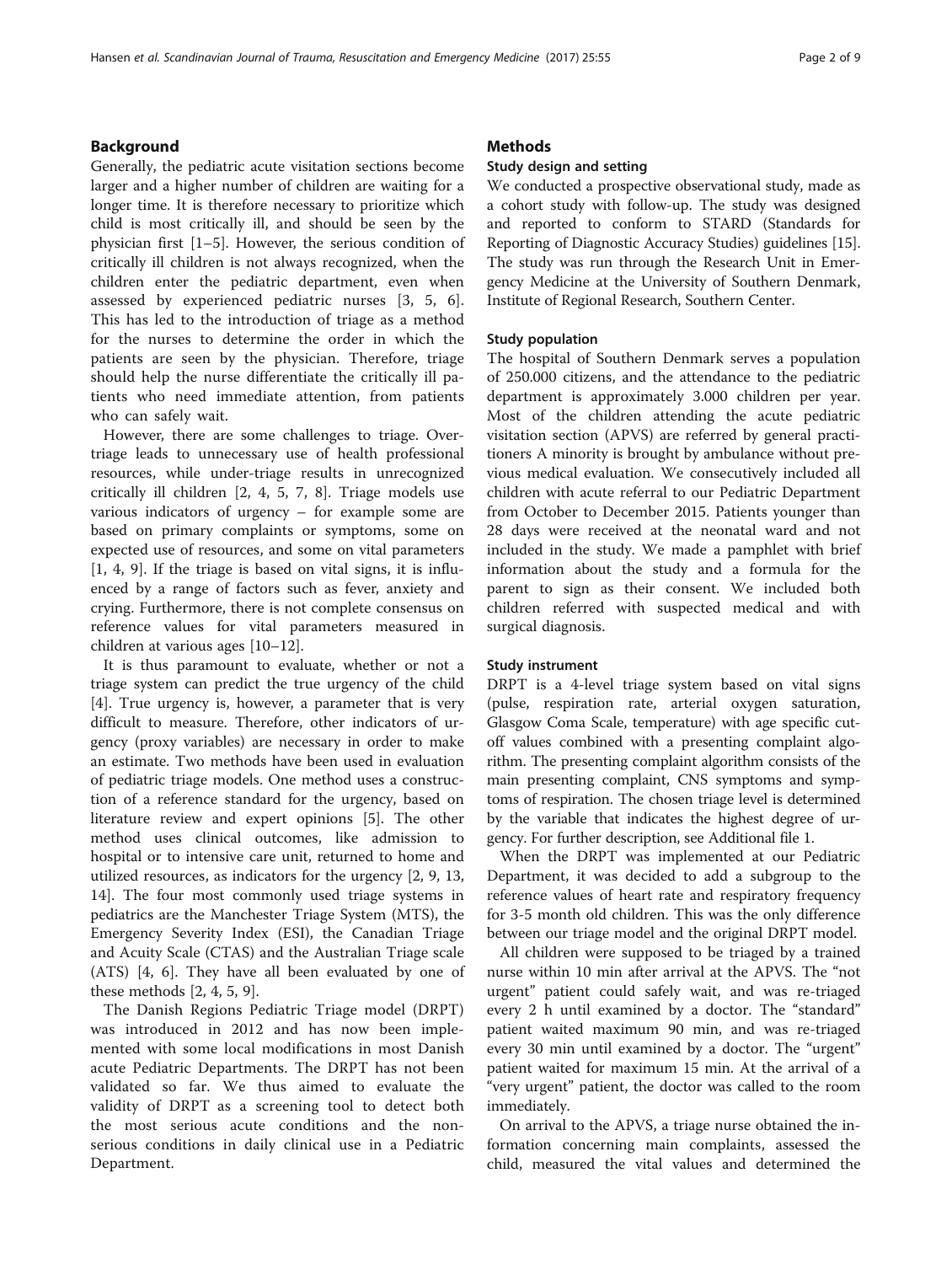triage level based on these findings. All the information was documented on a standardized paper form as part of the patient file.

## Data sources and collection

The patient files were reviewed by two of the authors to obtain the triage information and the defined outcomes. The following variables were registered: heart rate, arrhythmia, respiratory frequency and pattern, saturation, Glascow Coma Scale, capillary response, temperature, relevant objective findings and relevant symptoms, presence of predefined possible life-threatening conditions, x-ray, CT and ultrasound investigations, ECG and cardiac monitoring, all treatments including inhalation therapy, IV fluid and medication, oral medication, referral to specialist and whether the child was returned to home, admitted or required intensive care. The data was registered using a predesigned electronic study form drafted in the surveying tool SurveyXact ®.

For the present study, we used the "ideal" triage level, which is defined as the triage level obtained if the triage process was consistently executed according to the DRPT protocol.

Only the clinical information was available to the two data collectors. The DRPT and reference standard triage were calculated afterwards based on the clinical data.

## Reference standards

We applied a formerly used proxy-method and the actual clinical outcomes to determine the true urgency.

As a formerly used reference standard we replicated the method developed by van Veen et al [[5\]](#page-8-0). In short it has 5 urgency levels: immediate, very urgent, urgent, standard and not urgent (see Table 1). The most urgent level includes patients with vital parameters, which are abnormal in referral to the reference standards of the

Table 1 Reference standard definitions

| Urgency<br>levels | Definition of content                                                                                                                                                                                                                                                                                                                                                                                                   |
|-------------------|-------------------------------------------------------------------------------------------------------------------------------------------------------------------------------------------------------------------------------------------------------------------------------------------------------------------------------------------------------------------------------------------------------------------------|
| Immediate:        | Abnormal age adjusted vital parameters according to<br>PRISM III <sup>a</sup>                                                                                                                                                                                                                                                                                                                                           |
| Very urgent:      | Presence of a possible life threatening condition:<br>Meningitis, severe sepsis, high-energy trauma,<br>substantial external blood loss or trauma (sharp/blunt)<br>leading to substantial blood loss, aorta dissection, .10%<br>dehydration, (near) drowning, electric trauma, apparently<br>life-threatening event (ALTE), possible dangerous intoxication,<br>.10% burns, facial burns or possible inhalation trauma. |
| Urgent:           | Specific combinations of diagnostic work-up, therapy and<br>follow-up.                                                                                                                                                                                                                                                                                                                                                  |
| Standard:         | Other combinations of diagnostic work-up, therapy and<br>follow-up                                                                                                                                                                                                                                                                                                                                                      |
| Non-urgent:       | No diagnostic work-up or follow-up. Therapy restricted to<br>simple advice and/or medicine on prescription, or none at all.                                                                                                                                                                                                                                                                                             |
| $\cdots$          | $\cdots$                                                                                                                                                                                                                                                                                                                                                                                                                |

Adopted from van Veen et al. 2008. In our study we merged "Immediate" and "very urgent"

<sup>a</sup>PRISM III: pediatric risk of mortality score III

pediatric risk of mortality score (PRISM III) [\[16\]](#page-8-0). The second level of urgency is a specified range of life threatening conditions, but not fulfilling the criteria for the most urgent level. The third and fourth categories were defined by a number and combinations of diagnostic investigations, interventions and follow-up. The fifth category did not require any of the above [[5\]](#page-8-0). Since the DRPT model has only four levels (very urgent, urgent, standard, not-urgent) we merged the immediate and very urgent level in the reference model into one category.

As actual clinical outcomes we used 1) presence of possible life threatening condition or transferring to a higher hospital or ICU as critically ill patients and 2) no admission as patients who went home with no treatment.

#### Equipment

For the measurement of temperature, we used a Braun Welch Allyn ear thermometer and for the measurement of pulse, blood pressure, saturation and respiratory frequency a Philips Intelli Vue MP 50.

## Sample size

In former studies of triage the most urgent triage level (immediate + very urgent) accounted for approximately 20% of the children [\[2](#page-8-0), [5](#page-8-0)]. In order to obtain 100 children at this triage level we aimed to include a minimum of 500 children.

## Data analysis

Data was transferred to and analysed in STATA14. The triage of DRPT and standard reference were calculated according to the existing collected clinical data. Missing data were viewed as not relevant for the triage assessment. We calculated the triage distribution of DRPT and the over- and undertriage compared with the reference standard including 95% confidence intervals. The DRPT was then analysed as a screening tool, as suggested by Hardern [[17\]](#page-8-0). We made four analyses: With the reference standard as the gold standard using the same methodology as proposed by van Veen et al [[5\]](#page-8-0) we analysed (I) the DRPT ability to detect the children with the most urgent needs. The DRPT and reference standard was dichotomized to a very urgent triage level versus the urgent + standard + non-urgent level. To evaluate (II) the ability of the DRPT model to detect children who had no urgent needs according to the reference model. The DRPT and the reference standard were dichotomized to non-urgent level versus the very urgent + urgent + standard level. We continued using the actual clinical outcome as gold standard and (III) analysed the DRPT model as a screening tool to detect the children who actually had a life threatening condition, including those children who were transferred to the intensive care unit. Again, we dichotomized the DRPT in the very urgent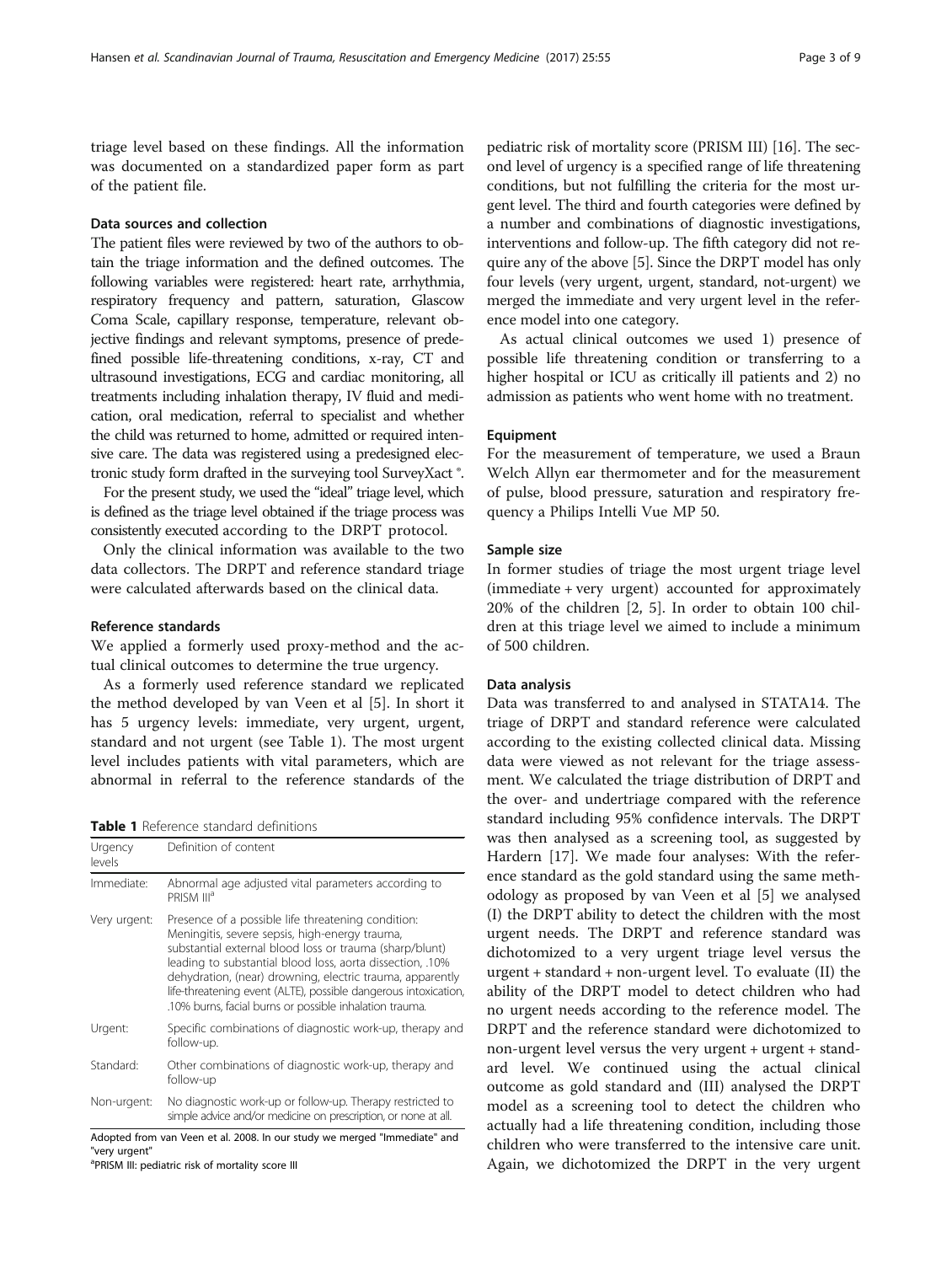

triage level versus the other levels. Finally, we (IV) analysed the ability of the DRPT model to detect children who were returned to home without any treatment, by dichotomizing the DRPT in the non-urgent level against the other levels.

For all these analysis, we calculated the sensitivity, specificity, positive predictive value, negative predictive value, accuracy and likelihood for positive and negative test, all with a 95% confidence interval [[17\]](#page-8-0).

## Ethical approval

The regional ethical committee of Southern Denmark waived the need for approval as the study was considered a quality assurance project. We obtained parental written consent to participate and retrieve information in the patient file. The study was registered with the Danish Data Protection Agency (15/39212-1691).

## Results

We included 550 out of 722 children, who were seen in the APVS (Fig. 1). We excluded 172 children of which 75% was due to missing written consent and difficulties in language. Eight children were excluded because they were transferred directly to a higher hospital level, or were so ill, that it was considered inappropriate to ask for inclusion in the study.

The median age of the children was 39 months (Inter Quartile Range 14-128 months) and 50% of the children were boys. The age distribution and reasons for referral to the APVS is shown in Tables 2 and 3. Among the

Table 2 Age distribution

| Age          | $n(\%)$   |
|--------------|-----------|
| $<$ 3 months | 33(6%)    |
| 3-6 months   | 15(3%)    |
| 6-12 months  | 62 (11%)  |
| 1-3 years    | 153 (28%) |
| 3-8 years    | 115(21%)  |
| >8 years     | 172(31%)  |

children, 36% were admitted to the hospital, the remaining returned to home from the APVS.

The DRPT categorized 7% of the children to be very urgent, 28% urgent, 29% standard and 36% nonurgent (Table [4\)](#page-4-0).

The DRPT agreed with the reference standard in 170 patients (31%; 95%-CI:27-35%). DRPT undertriaged 302 of the children (55%; 95%-CI: 51-59%) and overtriaged

Table 3 Distribution of reasons for referral (1)

| Neurological                    | 65 (11%)  |
|---------------------------------|-----------|
| Persisting seizures             | 23 (4%)   |
| Other neurological symptoms     | 18(3%)    |
| Head ache                       | 14 (2%)   |
| Ended seizures                  | 10(2%)    |
| Respiratory                     | 148 (26%) |
| Other airway problems           | 69 (12%)  |
| Astmatic bronchitis             | 31(5%)    |
| Croup                           | 28(5%)    |
| Pneumonia                       | 20(3%)    |
| Abdominal and urological        | 148 (26%) |
| Stomach ache                    | 54 (9%)   |
| Appendicitis                    | 31(5%)    |
| Other gastrointestinal symptoms | 23 (4%)   |
| Gastroenteritis                 | 21(4%)    |
| Urine tract infection           | 19(3%)    |
| Fever                           | 68(12%)   |
| Other reasons                   | 151(26%)  |
| Others                          | 43(7%)    |
| Rashes                          | 24(4%)    |
| Dehydration                     | 22(4%)    |
| Pain                            | 22(4%)    |
| Poisoning                       | 20(3%)    |
| Other infections                | 20(3%)    |

(1) some patients have more than one reason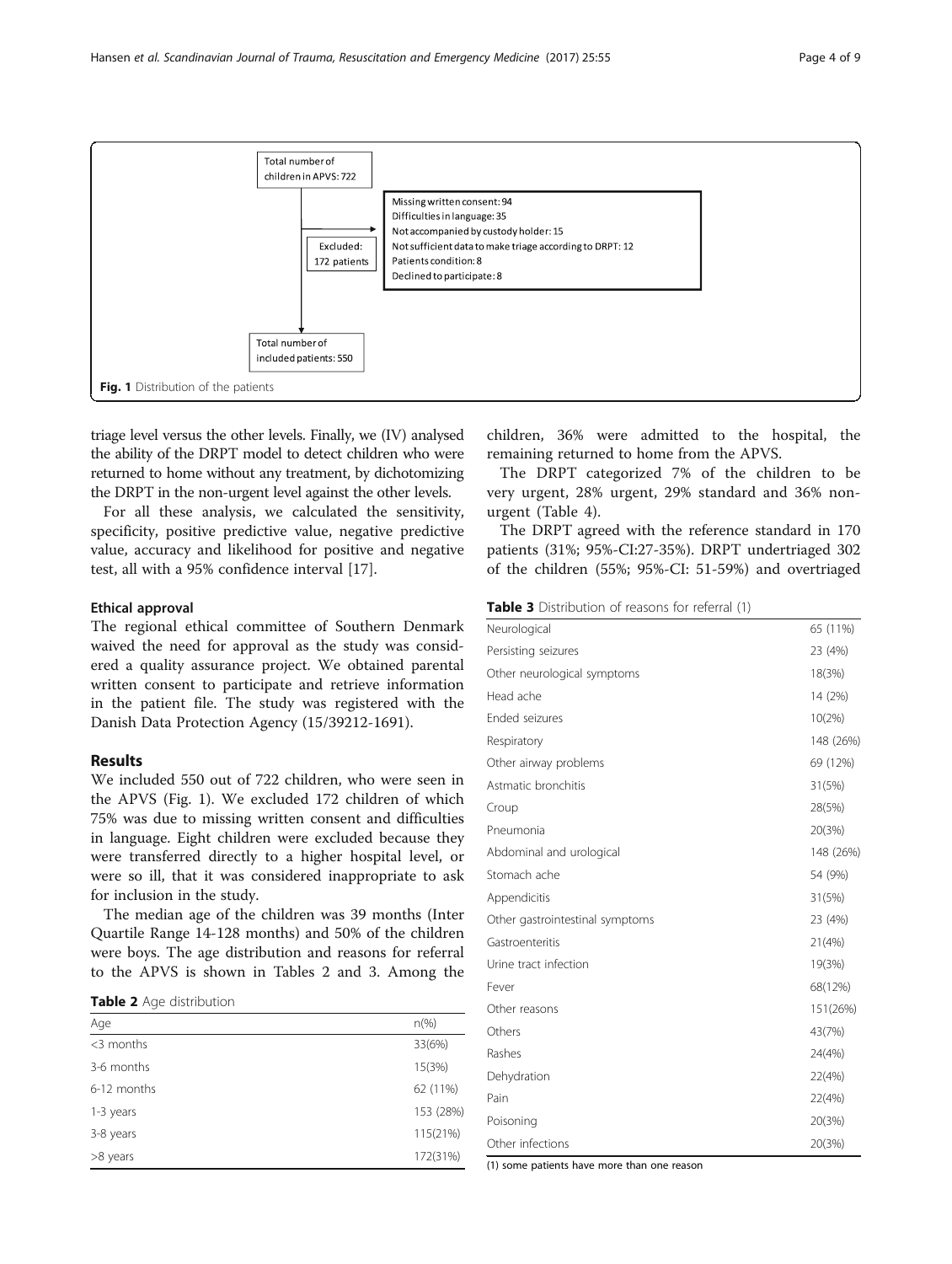|             |            |          | Reference standard |             | Total     |
|-------------|------------|----------|--------------------|-------------|-----------|
|             | Not urgent | Standard | Urgent             | Very urgent |           |
| <b>DRPT</b> |            |          |                    |             |           |
| Not urgent  | 37         | 36       | 123                | 2           | 198 (36%) |
| Standard    | 18         | 25       | 110                | 9           | 162 (29%) |
| Urgent      | 16         | 21       | 93                 | 22          | 152 (28%) |
| Very urgent | 2          | 3        | 18                 | 15          | 38 (7%)   |
| Total       | 73 (13%)   | 85 (15%) | 344 (63%)          | 48 (9%)     | 550       |

<span id="page-4-0"></span>

| Table 4 Distribution of triage levels in DRPT and the reference standard |  |  |  |  |
|--------------------------------------------------------------------------|--|--|--|--|
|--------------------------------------------------------------------------|--|--|--|--|

78 patients (14%, 95%-CI: 11-17%) (Table 5A). Table 5B shows the correlation between reasons for referral and under- and overtriage. The DRPT under-performs mainly in patients with respiratory (52%), abdominal/ urological (68%) and other (55%) reasons for referral. The patients with neurological (20%) and respiratory (16%) reasons for referral are those who are overtriaged the most.

The analysis of the DRPTs ability to identify the very urgent, the non-urgent, the most critically ill patients and the patients who could be returned to home without any further treatment is shown in Table [6.](#page-5-0)

For the most urgent patients the sensitivity of DRPT was 31% (95%-CI: 20-48%) compared to reference standard and 20% (95%-CI: 7-41) when critically ill outcome was used as reference. For those children who were not urgent the specificity of DRPT was 66% (95%-CI: 62-71%) compared to the reference standard and 68%

Table 5 Comparing DRPT and the reference standard according to agreement on triage, undertriage and overtriage divided by A) urgency levels and B) reasons for referral

| A                      |           |             |            |
|------------------------|-----------|-------------|------------|
| Urgency levels         | Agree     | Undertriage | Overtriage |
| Not urgent             | 37        | 161         | 0          |
| Standard               | 25        | 119         | 18         |
| Urgent                 | 93        | 22          | 37         |
| Very urgent            | 15        | 0           | 23         |
| Total                  | 170 (31%) | 302 (55%)   | 78 (14%)   |
| B                      |           |             |            |
| Reasons for referral   | Agree     | Undertriage | Overtriage |
| Neurological           | 40%       | 40%         | 20%        |
| Respiratory            | 32%       | 52%         | 16%        |
| Abdo mi nal/urological | 20%       | 68%         | 11%        |
| Fever                  | 42%       | 44%         | 13%        |
| Other                  | 33%       | 55%         | 11%        |

(95%-CI: 62-75%) when the children who went home with no treatment was used as reference. In none of the four analyses, the likelihood ratio of the negative test was less than 0.7 and the positive likelihood ratio only reached more than 5 in one of the analyses.

The analysis of the DRPTs ability to identify the most critically ill patients and the patients who could be returned to home without any further treatment divided by reasons of referral is shown in Table [7.](#page-6-0)

For the critically ill patients and the patients who went home with no treatment, the sensitivity of DRPT was 53% and below for all groups of reasons for referral when compared to reference standard. The specificity was highest (98%, 95%-CI: 94-100) for the analysis of patient who came to the hospital with abdominal and urological complains and was critically ill. Analyses of critically ill patients with neurological reasons of referral and patient with fever who went home with no treatment had sensitivity of 90% and above. Only in the analysis of neurological reasons for referral when critically ill outcome was used as reference, the likelihood ratio of the negative test was less than 0.7. The positive likelihood ratio only reached more than 5 in two of the analyses being neurological and other reasons for referral when critically ill outcome was used as reference.

## **Discussion**

We have shown that, according to a predefined standard, the DRPT resulted in a correct triage of only 31%, an undertriage of 55% and overtriage of 14%. Depending on the choice of gold standard, the DRTP as a screening measure to find the most urgent patient reached a sensitivity of only 20-31% and had a specificity to identify children who could be returned to home with no treatment of 66-68%. The likelihood ratios for positive and negative tests indicated that DRPT as a diagnostic test only changed the likelihood of the condition to a minimal degree. These findings suggest that the DRPT is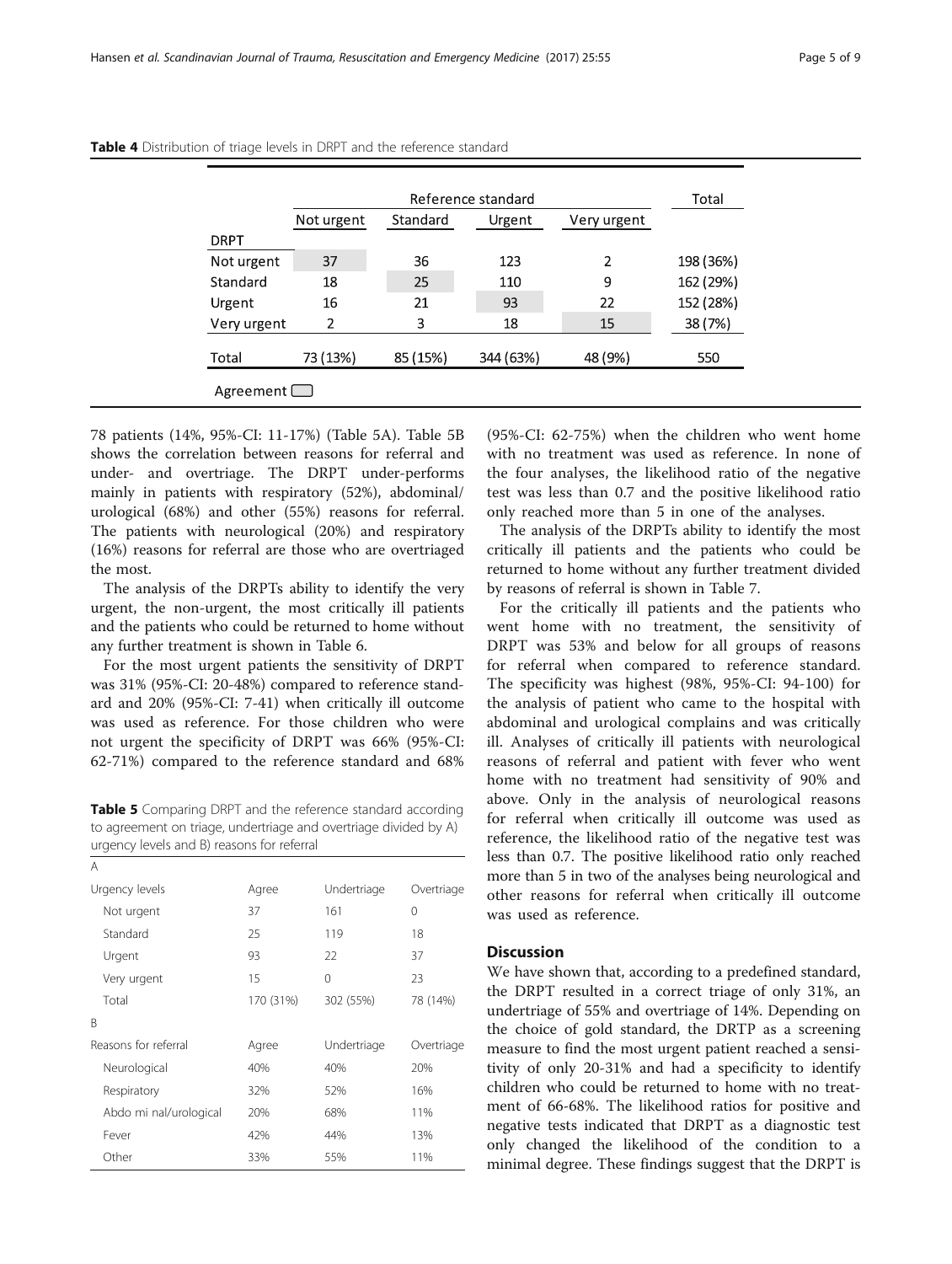|                           | Gold standard                             |                                                                                                                                                                                                                                                                                                                                                                                                                              |                                                  |                                                               |
|---------------------------|-------------------------------------------|------------------------------------------------------------------------------------------------------------------------------------------------------------------------------------------------------------------------------------------------------------------------------------------------------------------------------------------------------------------------------------------------------------------------------|--------------------------------------------------|---------------------------------------------------------------|
|                           | Standard reference                        |                                                                                                                                                                                                                                                                                                                                                                                                                              | Clinical outcome                                 |                                                               |
|                           |                                           | $\label{eq:1} \prod_{i=1}^n \alpha_i \, \prod_{i=1}^n \alpha_i \, \prod_{i=1}^n \alpha_i \, \prod_{i=1}^n \alpha_i \, \prod_{i=1}^n \alpha_i \, \prod_{i=1}^n \alpha_i \, \prod_{i=1}^n \alpha_i \, \prod_{i=1}^n \alpha_i \, \prod_{i=1}^n \alpha_i \, \prod_{i=1}^n \alpha_i \, \prod_{i=1}^n \alpha_i \, \prod_{i=1}^n \alpha_i \, \prod_{i=1}^n \alpha_i \, \prod_{i=1}^n \alpha_i \, \prod_{i=1}^n \alpha_i \, \prod_{$ | $\mathbb{H}$                                     | $\mathsf{N}$                                                  |
|                           | Ability to detect very<br>urgent patients | Ability to detect the<br>no-urgent patients                                                                                                                                                                                                                                                                                                                                                                                  | Ability to detect critically<br>ill patients (1) | Ability to detect patients who<br>went home with no treatment |
| Number of patients        |                                           |                                                                                                                                                                                                                                                                                                                                                                                                                              |                                                  |                                                               |
| True positive             | 15                                        | 37                                                                                                                                                                                                                                                                                                                                                                                                                           | 5                                                | 132                                                           |
| True negative             | 479                                       | 316                                                                                                                                                                                                                                                                                                                                                                                                                          | 492                                              | 143                                                           |
| False positive            | 23                                        | 161                                                                                                                                                                                                                                                                                                                                                                                                                          | 33                                               | 66                                                            |
| False negative            | 33                                        | 36                                                                                                                                                                                                                                                                                                                                                                                                                           | 20                                               | 209                                                           |
| Screening values          |                                           |                                                                                                                                                                                                                                                                                                                                                                                                                              |                                                  |                                                               |
| Sensitivity               | 31% (19-46)                               | 51% (39-63)                                                                                                                                                                                                                                                                                                                                                                                                                  | 20% (7-41)                                       | 39% (34-44)                                                   |
| Specificity               | 95% (93-97)                               | 66% (62-71)                                                                                                                                                                                                                                                                                                                                                                                                                  | 94% (91-96)                                      | 68% (62-75)                                                   |
| Positive predictive value | 40% (24-57)                               | 19% (14-25)                                                                                                                                                                                                                                                                                                                                                                                                                  | 13% (4-28)                                       | 67% (60-73)                                                   |
| Negative predictive value | 94% (91-96)                               | 90% (86-93)                                                                                                                                                                                                                                                                                                                                                                                                                  | 96% (94-98)                                      | 41% (36-46)                                                   |
| Accuracy                  | 90% (87-92)                               | 64% (60-68)                                                                                                                                                                                                                                                                                                                                                                                                                  | 90% (88-93)                                      | 50% (46-54)                                                   |
| Likelihood ratios         |                                           |                                                                                                                                                                                                                                                                                                                                                                                                                              |                                                  |                                                               |
| of positive test          | $6.8$ (3.8-12.2)                          | $1.5(1.2-2.0)$                                                                                                                                                                                                                                                                                                                                                                                                               | $3.2(1.4-7.5)$                                   | $1.2(0.9-1.6)$                                                |
| of negative test          | $a7$ ( $a6-0.9$ )                         | a7 (0.6-a9)                                                                                                                                                                                                                                                                                                                                                                                                                  | $0.9(0.7-1.0)$                                   | $aq$ ( $a8-1.0$ )                                             |

<span id="page-5-0"></span>Table 6 The Danish Regions Pediatric triage as a screening tool to detect the most urgent and non-urgent children

95%-confidence intervals are indicated in brackets

(1) Critical ill is defined as transferring to a higher hospital level or ICU, assigned by nurse during review of patient file, dangerous intoxication, severe sepsis, foreign body, critical hyperglycemia, pertussis, seizures, acute peritonsillar abscess and respiratory insufficiency

a weak triage system to identify the few most ill children, who need immediate care as well as the many children who can be sent home with no further intervention.

This study is the first to evaluate the DRPT triage system and we are thus unable to compare our results directly to other studies of DRPT. We can compare, however, the DRPT triage to other triage systems, which has undergone the same type of validation. A range of studies of Canadian Triage and Acuity Scale has found a good correlation between triage level and a range of surrogate markers of acuity, but no under- or overtriage, sensitivities or specificities have been reported [[18](#page-8-0)]. In the ESI, Bauman found good correlations between triage and resources allocated and hospitalisation [[2\]](#page-8-0) but Travers found among 1173 children undertriage (11%) and 16% overtriage for hospitalisation. The MTS has been more extensively evaluated by Roukema in 2008 against a reference classification, who found that undertriage occurred in 15% of patients and overtriage in 40%, and the sensitivity of the MTS to detect emergent/very urgent cases was 63% [\[19\]](#page-8-0). In 2008, Van Veen et al found, against the same reference classification as used in our study, that in a population of more than 17.000 children, the MTS agreed with the reference standard in 34%, while 54% children were overtriaged and 12% undertriaged, with a sensitivity of 63% and a specificity of 79% for identifying high urgency patients [[5](#page-8-0)]. None of these studies has focused on patients, who could be safely sent home.

Compared with these results it seems that DRPT has a lower ability to detect the high urgency patients than MTS. No comparison can be made against the ESI and Canadian triage scale. While both the DRPT and the MTS only agree with the reference standard in 30-34%, the DRPT has a problem with undertriage in comparison with the MTS, with a sensitivity of only 20-31% where MTS has sensitivity of 63%.

Our results have some clinical implications. From the very limited validity studies of other well-established triage systems, it is difficult to judge whether the DRPT performs better or worse than the alternatives. While the MTS triage system also had a moderate validity, it errs on the safe side with a high degree of overtriage. The DRPT errs to the undertriage side. If the sensitivity is low, a number of the sickest children are undetected and this is a matter of concern. Furthermore, a specificity of around 65% for children who could be returned to home without treatment does not add much help for an early identification of this group of children.

The DRPT triage system has already been implemented in the Danish pediatric departments, and the results of our study encourage to awareness of the fact, that some of the children might suffer from more urgent conditions than the triage indicates. It also invites to further studies of the DRPT triage to assess, if the same results are seen at other sites, and to further analyse where the triage system can be improved to detect the sickest children better.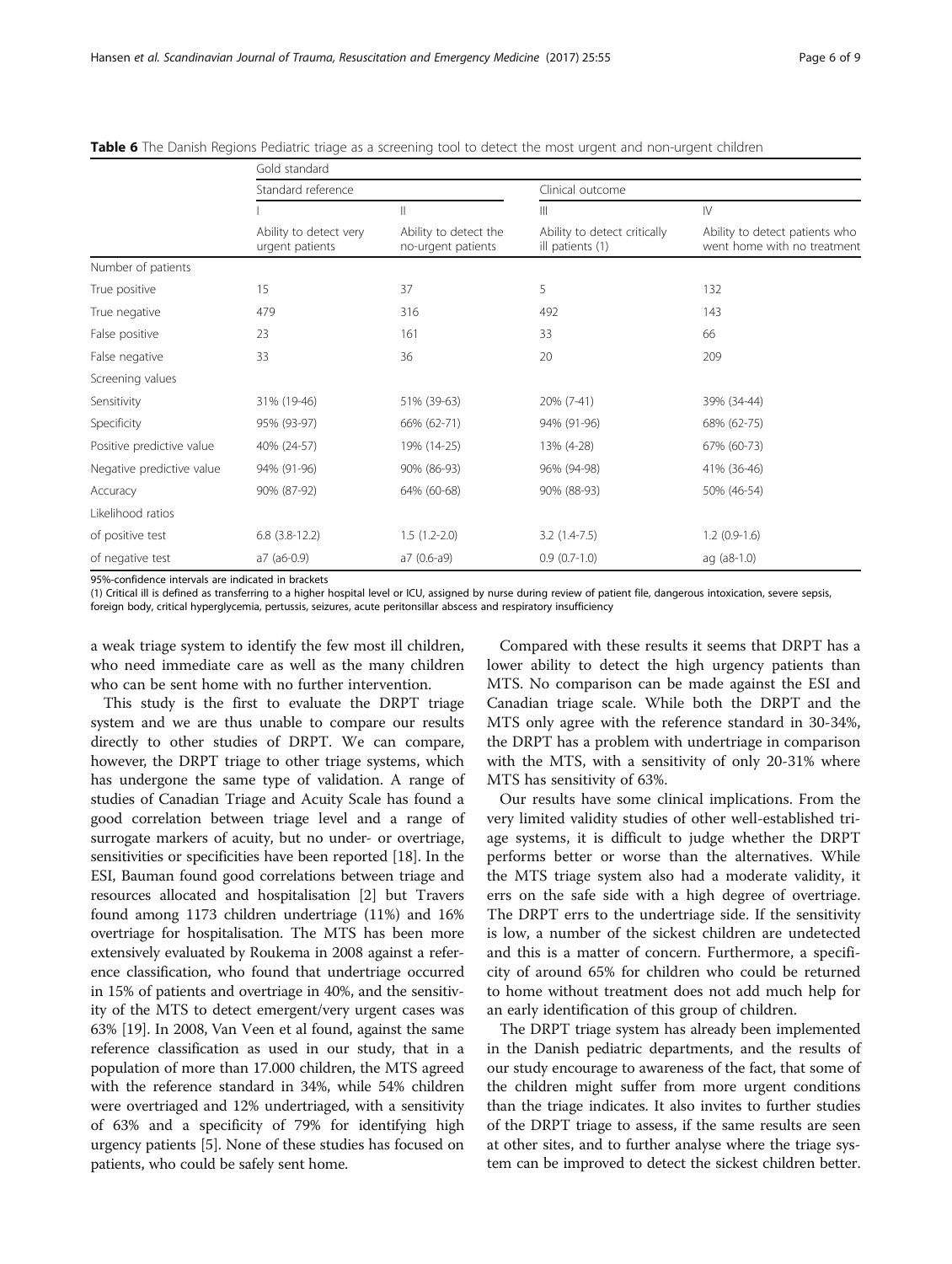Table 7 The Danish Regions Pediatric triage as a screening tool to detect A) the most ill children and B) those who went home with no treatment. Both divided by reasons for Table 7 The Danish Regions Pediatric triage as a screening tool to detect A) the most ill children and B) those who went home with no treatment. Both divided by reasons for

<span id="page-6-0"></span>

| referral                                  |                                                            |                                  |                                               |                              |                            |
|-------------------------------------------|------------------------------------------------------------|----------------------------------|-----------------------------------------------|------------------------------|----------------------------|
|                                           | Neurological reasons for referral                          | Respiratory reasons for referral | Abdominal and urological reasons for referral | Fever as reason for referral | Other reasons for referral |
|                                           |                                                            |                                  |                                               |                              |                            |
| Ability to detect critically ill patients |                                                            |                                  |                                               |                              |                            |
| Number of patients                        |                                                            |                                  |                                               |                              |                            |
| True positive                             |                                                            |                                  | $\circ$                                       | $\circ$                      | $\infty$                   |
| True negative                             | $\otimes$                                                  | 125                              | 143                                           | 58                           | 131                        |
| False positive                            | $\infty$                                                   | $\overline{0}$                   | $\infty$                                      | $\sim$                       | $\sqrt{2}$                 |
| False negative                            |                                                            | $\infty$                         | $\sim$                                        | $\infty$                     | $\overline{1}$             |
| Screening values                          |                                                            |                                  |                                               |                              |                            |
| Sensitivity                               | 50% (1-99)                                                 | $(1-81)$<br>25%                  | 0% (0-84)                                     | 0% (0-71)                    | 20% (4-48)                 |
| Specificity                               | 95% (87-99)                                                | 87% (80-92)                      | 98% (94-100)                                  | 89% (79-96)                  | 96% (92-99)                |
| $_{\rm PP}$                               | 25% (1-81)                                                 | 5% (0-25)                        | $0% (0-71)$                                   | $0% (0-41)$                  | 38% (9-76)                 |
| $\geq$                                    | 98% (91-100)                                               | 98% (93-100)                     | 99% (95-100)                                  | 95% (86-99)                  | 92% (86-96)                |
| Accuracy                                  | 94% (88-100)                                               | 85% (79-91)                      | 97% (94-100)                                  | 85% (77-94)                  | 89% (84-94)                |
| Likelihood ratios                         |                                                            |                                  |                                               |                              |                            |
| of positive test                          | 10.5 (1.8-61.8)                                            | $1.9(0.3-10.9)$                  | $\rm{C}$                                      | $\overline{0}$ .             | 5.4 (1.4-20.5)             |
| of negative test                          | $0.5(0.1-2.1)$                                             | $0.9(0.5-1.5)$                   | $1.0(1.0 - 1.1)$                              | $1.1(1.0-1.2)$               | $0.8(0.6 - 1.1)$           |
| ∞                                         |                                                            |                                  |                                               |                              |                            |
|                                           | Ability to detect patients who went home with no treatment |                                  |                                               |                              |                            |
| Number of patients                        |                                                            |                                  |                                               |                              |                            |
| True positive                             |                                                            | R                                | $\sqrt{2}$                                    | $\circ$                      | $50\,$                     |
| True negative                             | 22                                                         | 54                               | $\mathfrak{Z}$                                | $\frac{8}{5}$                | $36$                       |
| False positive                            | $28$                                                       | 75                               | $\sqrt{3}$                                    | ℬ                            | $44$                       |
| False negative                            | 4                                                          | $\circ$                          | $\overline{32}$                               | $\infty$                     | $\overline{21}$            |
| Screening values                          |                                                            |                                  |                                               |                              |                            |
| Sensitivity                               | 28% (15-45)                                                | $(20 - 38)$<br>29%               | 51% (39-62)                                   | 15% (6-31)                   | 53% (43-64)                |
| Specificity                               | 85% (65-96)                                                | 79% (64-90)                      | 54% (41-66)                                   | 90% (73-98)                  | 63% (49-76)                |
| $_{\rm PPV}$                              | 73% (45-92)                                                | $(61 - 89)$<br>77%               | 56% (43-67)                                   | 67% (30-93)                  | 70% (58-81)                |
| $\geqq$                                   | 44% (30-59)                                                | $(23-41)$<br>31%                 | 49% (37-60)                                   | 44% (31-58)                  | 45% (34-57)                |
| Accuracy                                  | 51% (38-63)                                                | $(35 - 51)$<br>43%               | 52% (44-60)                                   | 47% (35-59)                  |                            |
| Likelihood ratios                         |                                                            |                                  |                                               |                              |                            |
| of positive test                          | $1.8(0.7 - 5.1)$                                           | $1.4(0.7 - 2.6)$                 | $1.1 (0.8 - 1.5)$                             | 1.5(0.45.5)                  | $1.4(10-2.1)$              |
| of negative test                          | $0.9(0.7 - 1.1)$                                           | $0.9(0.7 - 1.1)$                 | $0.9(0.7-1.3)$                                | $0.9(0.8-11)$                | $0.7(0.6 - 1.0)$           |
|                                           | 95%-confidence intervals are indicated in brackets         |                                  |                                               |                              |                            |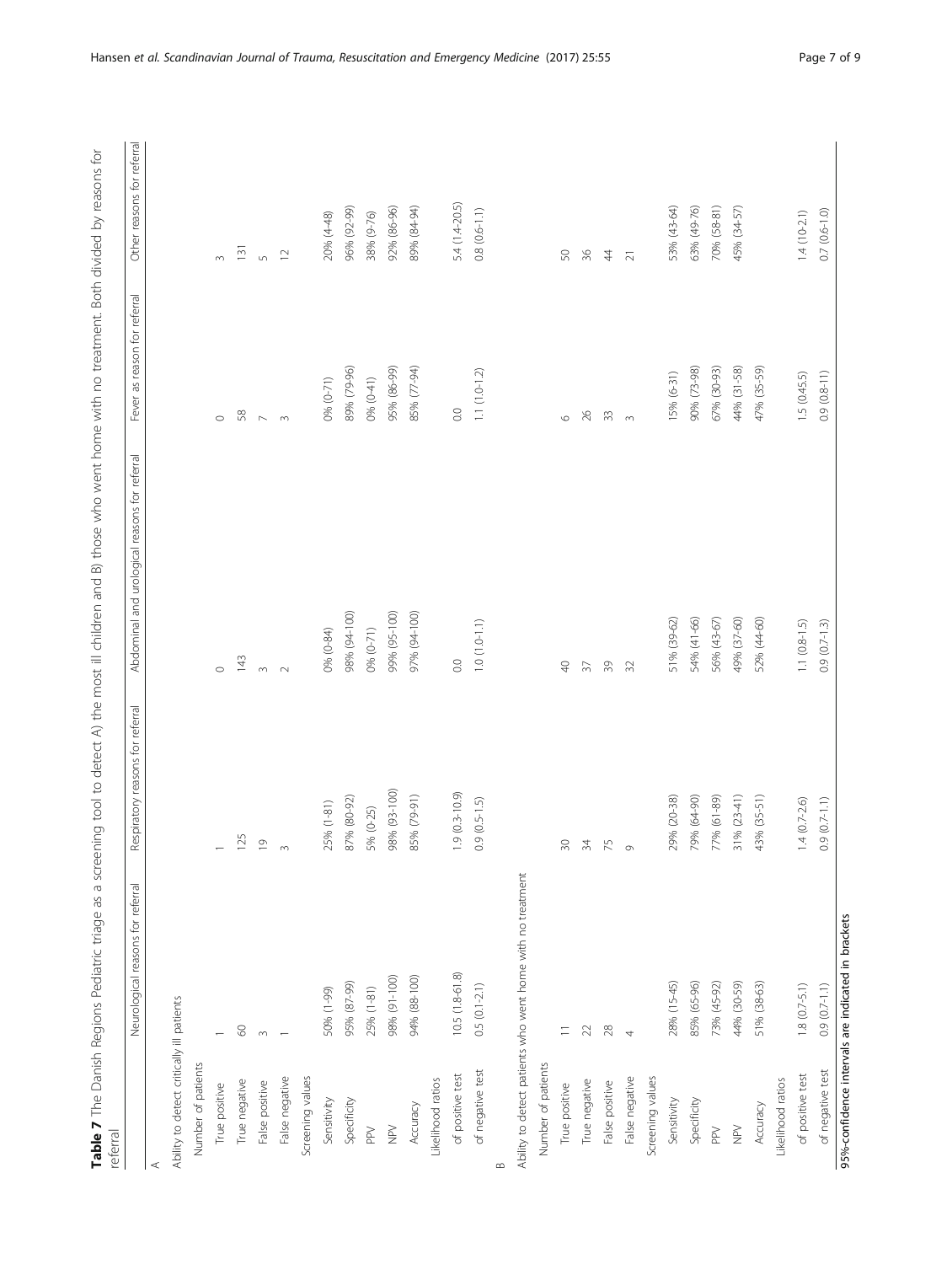<span id="page-7-0"></span>Finally, we believe that no triage system will eliminate that assessing the condition of a child is difficult and often requires observation time and considerable experience. A recent study has shown that experienced pediatric triage nurses have significant higher prediction accuracy for pediatric admission than well-established triage and prediction tools [\[7](#page-8-0)]. Our results support that DRPT triage of children should always be accompanied by a clinical judgement from an experienced health professional and raises the question whether the DRPT adds any value to the clinical assessment.

More generally, the idea of evaluating a triage system has been questioned due to some inherent weaknesses in this evaluation. There is no well-defined gold standard for assessing urgency at presentation. The reference standard made by van Veen et al. is the only reference standard made for pediatric triage until now. However a gold standard based on utilized resources does not necessarily reflect the true triage urgency and accuracy, and it is depend on local organisation. Hospitalization, admission to ICU and utilization of resources are only surrogate markers of urgency [[20\]](#page-8-0) and does not take into account the dynamic nature of the patient condition and interventions, where the direction of the patient condition might change over short time. Finally, triage is a way of defining priority of care more than severity which might limit the evaluation a triage system value. While some authors argue that it is not possible to measure the effect of triage, others believe that convincing demonstrations of the influence of triage is possible [[21](#page-8-0)].

#### Strengths and limitations

The strength of the present study is that it is the first study to evaluate a triage system, which has already been implemented in most Danish pediatric departments. It uses two different methods in four validating models of the triage system and refers to a reference standard, which enables us to make a comparison with another well-established triage system. There are, however, some limitations to the study. It is small, as reflected in the wide confidence intervals around the results. It is a single-site study, which might limit the external validity. Some of the very urgent patients were not included in the study, because the nurses found it inappropriate to ask for consent. We also examined the ideal triage level based on the recorded information on the triage sheet, not the actual triage level. We did so, because we observed that quite often the triage nurses chose another triage level than a strict adherence to the DRPT protocol indicated. We are currently investigating, whether this was due to inexperience, lack of knowledge of the DRPT

triage system or because the triage nurse overruled the DRPT triage.

## Conclusion

In conclusion, we found that the DRPT is a triage tool with limited ability to detect as well the sickest children, as the children, who can be returned to home. Especially the low sensitivity to detect the critically ill children is a matter of concern. We encourage further studies of the DRPT to assess, if our results are replicable elsewhere, and to analyse if modifications of the already implemented DRPT can improve the validity.

## Additional file

[Additional file 1:](dx.doi.org/10.1186/s13049-017-0397-6) The Danish Regions Pediatric Triage Model. (DOCX 368 kb)

#### Abbreviations

APVS: Acute pediatric visitation section; ATS: Australian triage scale; CI: Confidence interval; CNS: Central nerve system; CRP: C-reactive protein; CT: Computer tomography; CTAS: Canadian Triage and acuity scale; DRPT: The Danish Regions Pediatric Triage model; ECG: Electrocardiography; ED: Emergency Department; ESI: Emergency Severity Index; ICU: Intensive Care Unit; MTS: Manchester Triage System

#### Acknowledgements

Not applicable.

#### Funding

This work is supported by the Region of Southern Denmark.

#### Availability of data and materials

The full protocol and dataset analysed during the current study is available from the corresponding author on reasonable request.

#### Authors' contributions

All authors conceptualised the trial and design. LHH and LW participated in data collection. LHH, CBM and HS performed the statistical analyses and contributed to manuscript development. All authors participated in the critical scrutiny and revision of the manuscript, and approved the final version.

#### Competing interests

The authors declare that they have no competing interests

#### Consent for publication

Not applicable.

#### Ethics approval and consent to participate

The ethics committee waived the need for approval as the study was considered a quality improvement project. Parental written consent was obtained.

#### Publisher's Note

Springer Nature remains neutral with regard to jurisdictional claims in published maps and institutional affiliations.

#### Author details

<sup>1</sup>The Family Center, Hospital of Southern Jutland, Kresten Philipsensvej 15 6200 Aabenraa, Denmark. <sup>2</sup>The Emergency Department, Hospital of Southern Jutland, Kresten Philipsensvej 15, 6200 Aabenraa, Denmark. <sup>3</sup>Focused Research Unit in Emergency Medicine, Institute of Regional Health Research, University of Southern Denmark, J.B.Winsløws Vej 19, 5000 Odense C, Denmark.